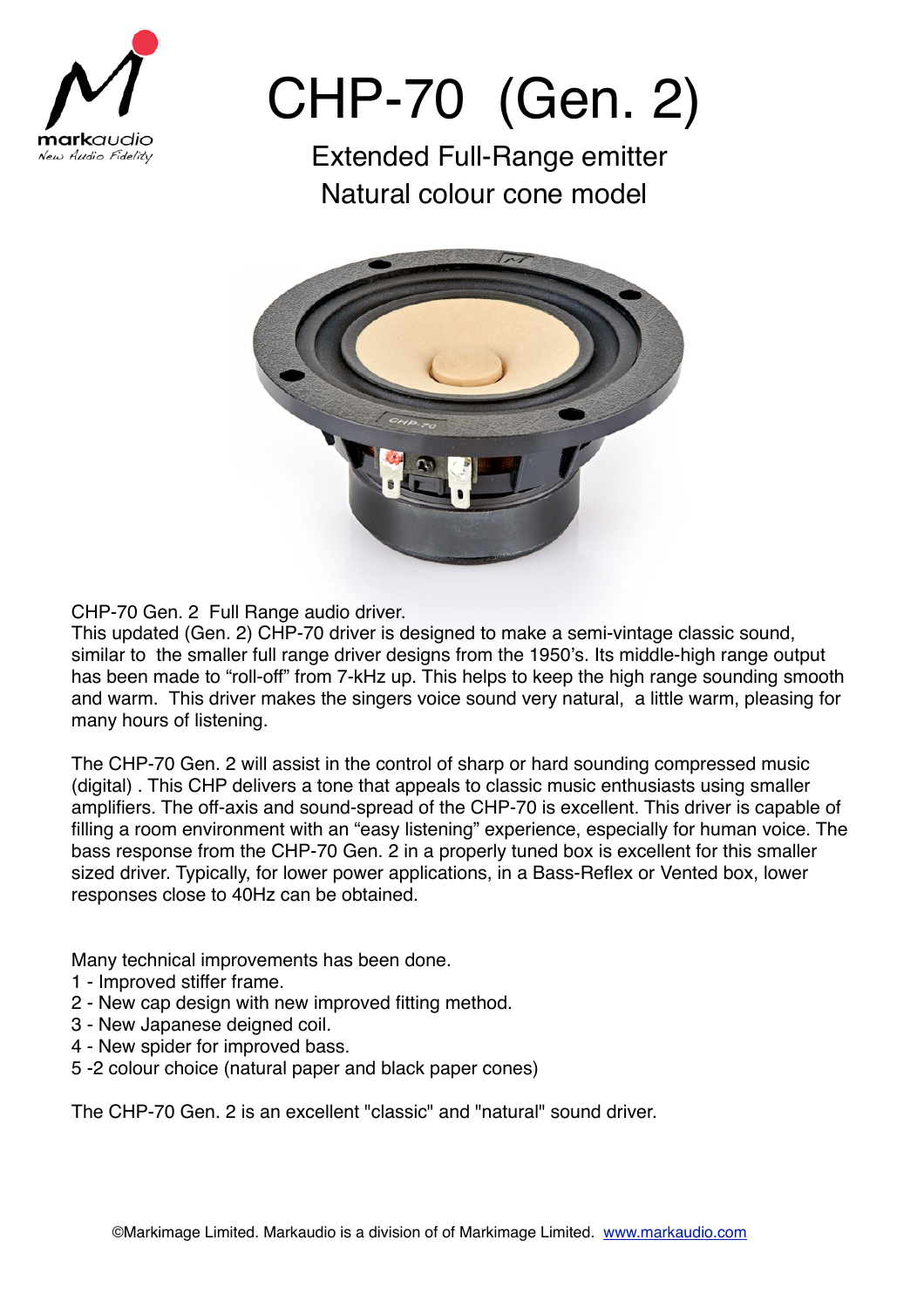

| <b>CHP-70 Gen. 2</b> | <b>Data</b>        |
|----------------------|--------------------|
| <b>REVC</b>          | 7.2 Ohm            |
| Fo                   | 72.3               |
| Sd                   | 5.02 K mm/2        |
| Vas                  | 4.7 Ltrs           |
| Cms                  | 1.31 uM/N          |
| Mmd                  | 3.49 <sub>g</sub>  |
| Mms                  | 3.70 <sub>g</sub>  |
| <b>BL</b>            | 4.24 T*M           |
| Qms                  | 2.30               |
| Qes                  | 0.67               |
| Qts                  | 0.52               |
| Levc                 | 30.61 uH           |
| No                   | 0.26%              |
| Spl                  | 86.5 dB            |
| Pwr                  | 20w Nom.           |
| X max                | 4.2-mm 1 way       |
| Coil Dia             | 20-mm              |
| Main tolerance       | +/- 2hz on mean Fo |



Small to medium sized speakers are usually lower power designs. The power rating is given in the technical data for each audio driver. For a reliable long service life, please operate your new speakers with care. For the first 100 hours, operate them at very low volumes. After this period, gradually increase the volume to a normal listening level. If you see the cone of the speakers making large movements, immediately turn the volume down. This will protect the speaker and your human hearing from damage. Factory mechanical defects for a period of 1 year. Excessive hard use (over-driving) and other damage caused during customer use is excluded from our warranty.